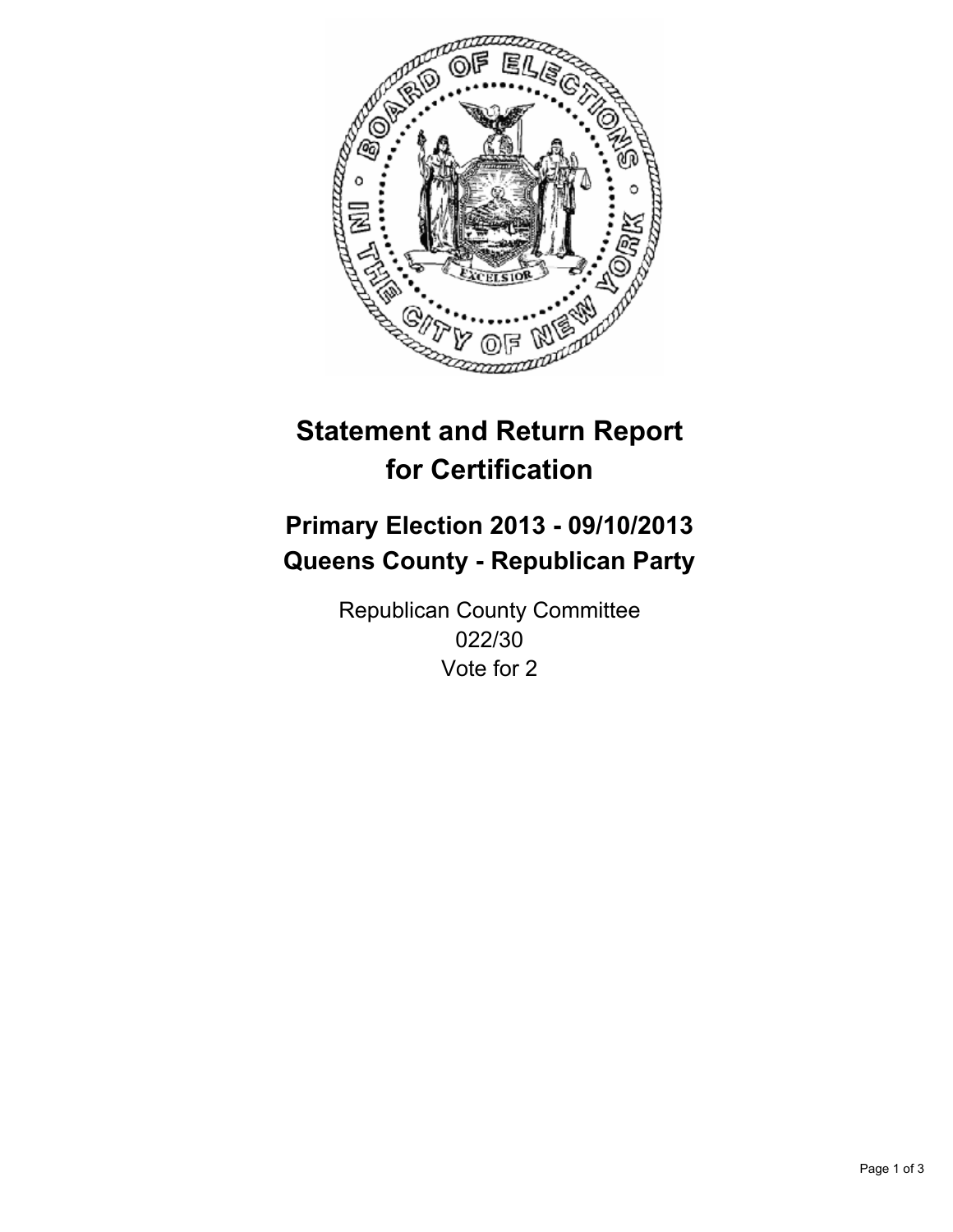

## **Assembly District 30**

| <b>EMERGENCY</b>     | 0        |
|----------------------|----------|
| ABSENTEE/MILITARY    | 5        |
| <b>FEDERAL</b>       | 0        |
| SPECIAL PRESIDENTIAL | $\Omega$ |
| <b>AFFIDAVIT</b>     | 0        |
| MANUEL J. CARUANA    | 18       |
| KIM M. CARUANA       | 14       |
| <b>MARY GRASSO</b>   | 14       |
| <b>JEAN FORZA</b>    | 8        |
| <b>Total Votes</b>   | 54       |